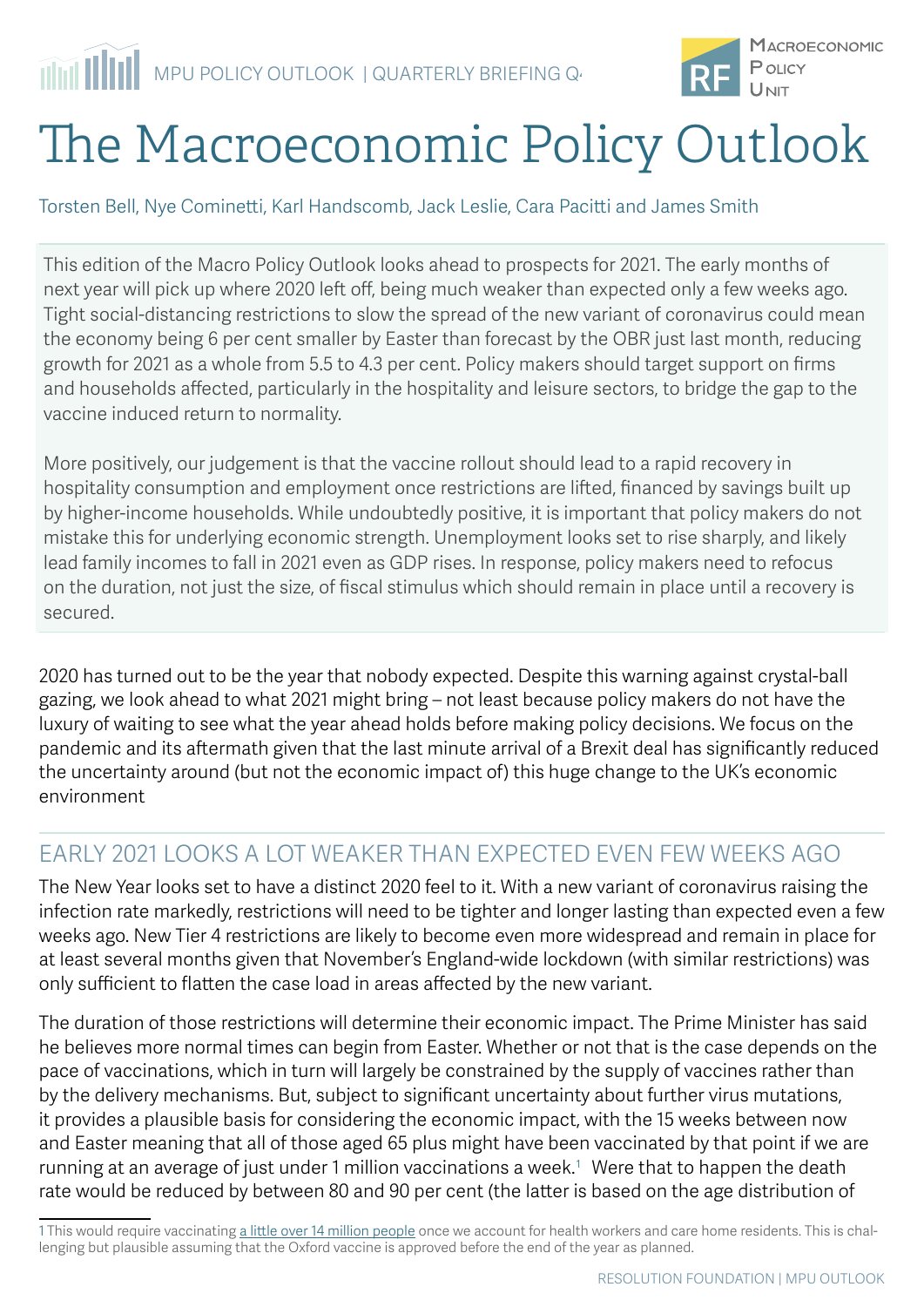## MPU POLICY Outlook | QUARTERLY BRIEFING Q4 2020 2020 2

deaths over the pandemic as a whole while the former reflects that during the second wave). Social distancing restrictions might then be eased, but far from removed given that if anything the caseload may rise even as the death rate falls. Hospital capacity will still remain a significant constraint even for a government prepared to tolerate significant numbers of deaths of those in their 50s.

To illustrate a plausible path for the economy, Figure 1 takes the OBR's November forecast and assumes that monthly output remains at its November level (reflecting the fact that Tier 4 is the equivalent of repeating the second lockdown) until Easter before returning to its forecast path (which included the impact of some ongoing restrictions). This would see the economy being 6 per cent smaller by Easter than forecast by the OBR just last month and reduce growth for 2021 as a whole from 5.5 to 4.3 per cent. Note this assumes a Brexit deal is done. Clearly even maintaining the levels of output seen in November would be unlikely amidst the widespread disruption and higher unemployment of a no deal Brexit. Note this OBR forecast was based on a Brexit deal being done so is the right baseline for this thought experiment.



FIGURE 1: The near-term outlook for the economy is much weaker than expected even a few weeks ago

NOTES: The OBR forecast was made prior to the release of monthly GDP data for October; OBR monthly profiles beyond March 2021 are consistent with quarterly GDP growth. SOURCE: RF analysis of ONS; OBR.

Through this extended period of harder lockdown the job of government remains to protect the incomes of workers and firms significantly affected by them. Sectors reliant on social consumption, specifically hospitality, leisure and non-essential retail, will remain hardest hit and support (which has been badly targeted in several areas) should be focused on them. More honesty that restrictions for these sectors will last should be accompanied by grants focused on them, rather than paid to all business rate payers. The extension of the furlough scheme until April means that while unemployment will continue to rise it will not shoot up. However, [the Government should urgently](https://www.resolutionfoundation.org/publications/time-out/)  [allow firms to place workers on furlough where they are required to self-isolate.](https://www.resolutionfoundation.org/publications/time-out/) This is crucial to effectively controlling the now more virulent virus given the total inadequacy of our sick pay regime.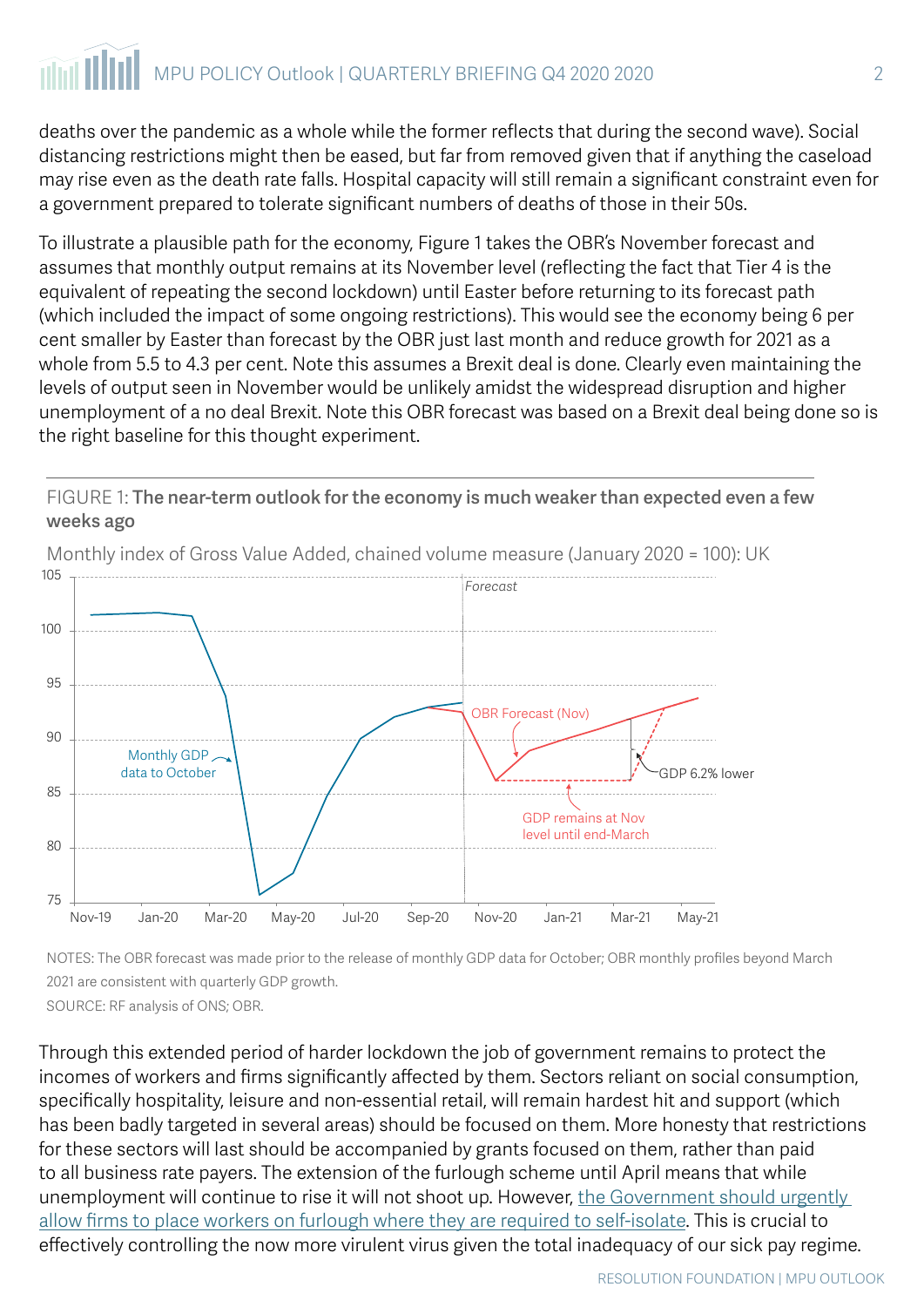## THE VACCINE ROLLOUT MEANS SOCIAL CONSUMPTION WILL BOUNCE BACK…

The start of 2021 will be very tough, but fortunately it is not 2020. Hugely positive news about the likely delivery of vaccines has materially reduced uncertainty about the medium term outlook, subject to those vaccines remaining effective against new strains of the virus.

A key judgement for laater in 2021 is how quickly social spending will bounce back once a semblance of normality returns. Our answer is: very quickly indeed. As was the case with America's [roaring](https://www.thesun.co.uk/news/13311148/covid-recovery-savings-splurge/)  [twenties following the Great Influenza pandemic](https://www.thesun.co.uk/news/13311148/covid-recovery-savings-splurge/) people are desperate to get back to some social contact. Some will (at least temporarily) actually want to spend more time in restaurants and bars than they did pre-crisis: there's a lot of lost ground to make up.

More recent history also reinforces this history lesson. Over recent decades as incomes have grown Brits have chosen to spend a greater share on social consumption. There's a reason that a full 18% of [the 2010s employment increase came from hotels and restaurants.](https://www.resolutionfoundation.org/publications/setting-the-record-straight-how-record-employment-has-changed-the-uk/) 

## …AND (SOME) WILL HAVE THE MEANS TO DO SO

The nature, and [very uneven impact](https://www.resolutionfoundation.org/publications/return-to-spender/), of this pandemic also explains why many will have the means to drive a swift hospitality recovery later in 2021. This crisis has seen high income households stop spending on services, with lower earners providing those services losing their jobs.

#### FIGURE 2: Those on higher incomes have seen their finances improve

Proportion of adults who increased their rate of saving from February to September 2020, by household income quintile in February 2020: UK



NOTES: Base = all adults aged 18-65 with valid income data (n=3,128), apart from the 'all' category where the base is all UK adults aged 18-65 (n=6,061). Family income distribution based on equivalised, disposable benefit unit incomes among 18-65-yearold adults, excluding families containing retired adults or nonworking adult students (for more details see: K Handscomb & L Judge, Caught in a Covid Trap, Resolution Foundation, November 2020). These figures have been analysed independently by the Resolution Foundation.

SOURCE: RF analysis of YouGov, UK Adults Age 18 to 65 and The Coronavirus (Covid-19) – September wave.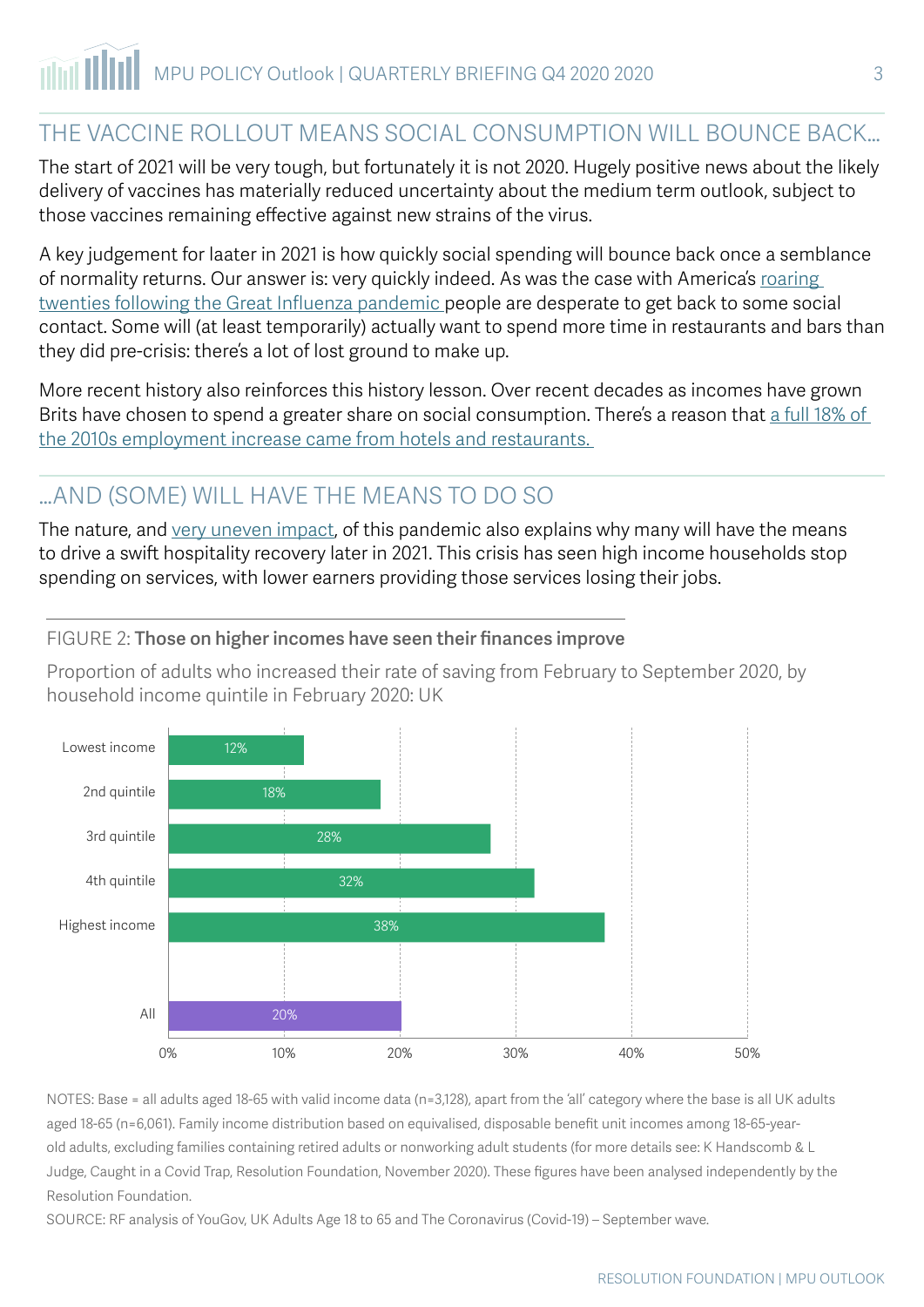## MPU POLICY Outlook | QUARTERLY BRIEFING Q4 2020 2020 4

Exactly because less has been spent in 2020, we've been saving like never before. Indeed, the OBR expect the household savings ratio in 2020 will be 19.9 per cent, compared to 6.5 per cent in 2019, suggesting saving has been three times its usual rate. This has been concentrated among those on higher incomes: households in the top fifth of the population are three times more likely to have increased their saving than those in the bottom fifth, as Figure 2 shows. In contrast, poorer households are more likely to have borrowed to cover day-to-day expenses during this crisis.

In general the propensity of higher incomes households to spend their wealth tends to be low. But there are three reasons for thinking these savings will facilitate 2021's hospitality bounce back. First, this isn't just any old wealth – the £186 billion increase in cash savings amounts to a large increase in the most liquid subset of household wealth (accounting for just 5.6 per cent of the total pre-crisis). Cash in the bank is much easier to turn into consumption than housing or pension wealth. Second, even if these savings aren't spent they mean those on higher incomes have boosted their financial buffers giving them the confidence to at least go back to their pre-crisis spending habits. This will reduce the usual post-recession increase in precautionary savings. And, as Figure 3 shows, higher income families are much less likely to feel the need to engage in such precautionary behaviour anyway given their relative optimism about their prospects. The lowest income households are 50% more likely to think their situation will deteriorate next year than the highest income ones.



FIGURE 3: Lower income households are most worried about their finances deteriorating

Proportion of households expecting these changes in their financial position over the next 12 months, by annual household income: UK, 25 August-15 September 2020: UK

NOTES: Households without income data have been excluded from the sample.

SOURCE: RF analysis of Bank of England, NMG.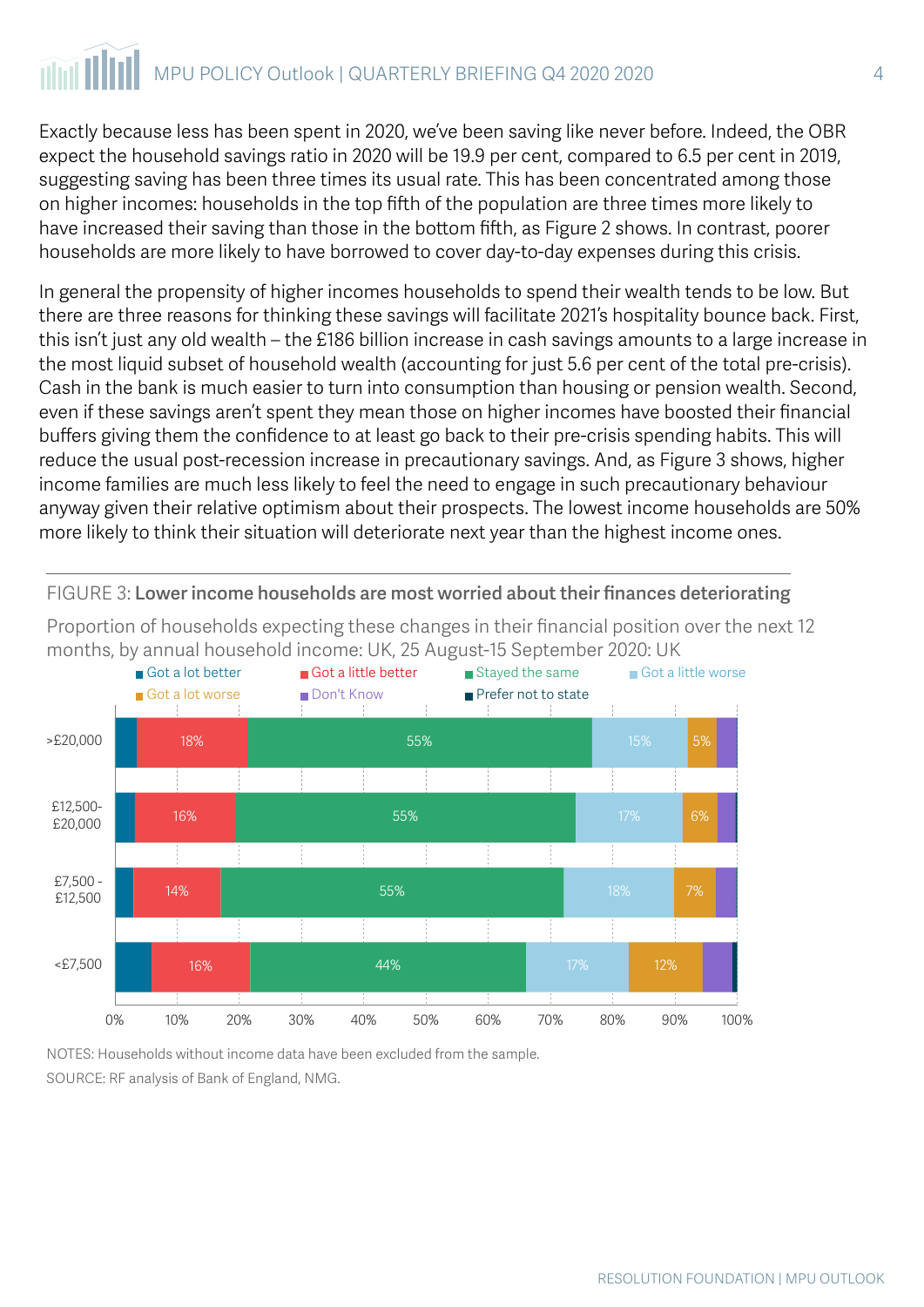

FIGURE 4: Those on higher incomes spend much more on social consumption

Household expenditure on restaurants and hotels by disposable income decile group

SOURCE: RF analysis of ONS, Family Spending.

Third, the extra cash is being held by the very same people that drive hospitality spending. Not only do the top devote a greater share of their consumption to non-essentials like hotels and restaurants, they do more consuming full stop (due to having more income). Pre-crisis the top 40 per cent of households undertook nearly two-thirds (64 per cent) of hotel and restaurant spending (Figure 4).

### IF HOSPITALITY RECOVERS QUICKLY THAT SHOULD BOOST EMPLOYMENT…

So the conditions for a rapid improvement in social consumption appear to be in place and the good news is that should lead to a big labour market boost. This is true in hours terms where, despite only accounting for 1 in 10 hours worked in the economy pre-crisis, hospitality and leisure account for a full 1 in 4 of the huge reduction in hours worked during this crisis. And it is also true in heads terms: of the 819,000 reduction in payrolled employment since February, 297,000 and 89,000 came from hospitality and leisure respectively.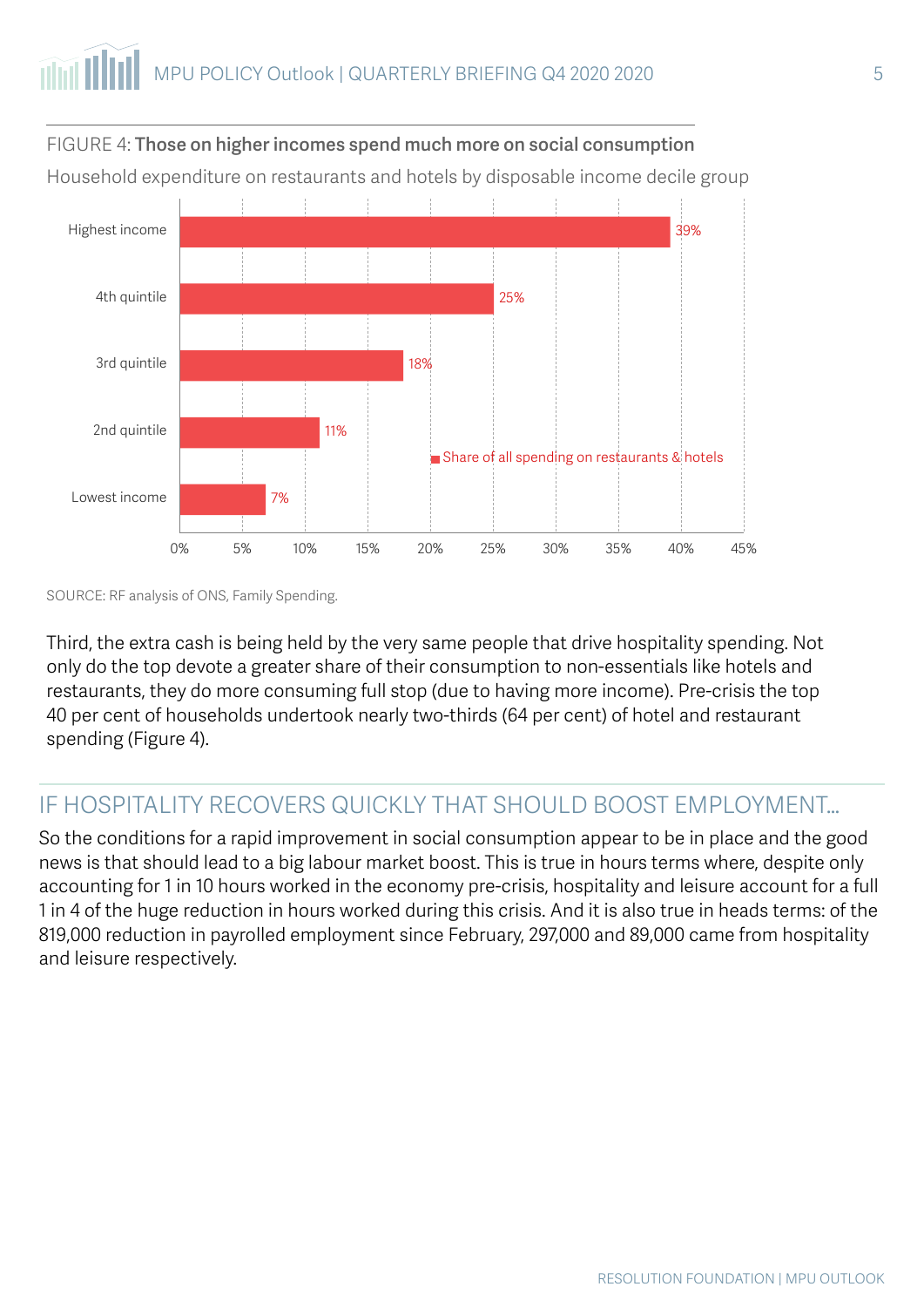#### FIGURE 5: Hospitality, Leisure, and Retail/wholesale account for a significant proportion of the total reduction in hours worked across the economy

Change in the number of hours worked compared to February, and contribution to total reduction in hours worked: UK



NOTES: Total hours worked at sector level have been calculated by multiplying employment by average hours worked. SOURCE: RF analysis of ONS, Labour Force Survey.

### …BUT A BOUNCE BACK IN HOSPITALITY WON'T SOLVE OUR ECONOMIC CHALLENGES

Even if there is a strong bounce back in social consumption in the second half of 2021, this does not mean all will be plain sailing. By October, the economy was 7.9 per cent smaller than it was in February, and a hospitality bounce back alone will make relatively little difference to GDP. This employment heavy but output light sector contributed less than a seventh of the GDP shortfall.

A robust recovery will therefore need to be much broader based. This speaks to how the recovery phase in the back half of 2021 will differ from the experience of 2020. As the economy reopens with vaccine rollout and the labour market unfreezes itself as the Job Retention Scheme (JRS) is phased out, the crisis will become a much more typical downturn: across a broad range of sectors unemployment will rise and incomes will fall. Policy therefore needs to adjust – in particular, fiscal policy will need to transition from targeting support at closed sectors to more broad-based support for that recovery.

Crucially that support will need to last well into the second half of next year. Figure 6 shows the scale of the challenge here. It presents our estimate for the impact of monetary and fiscal policy on quarterly GDP growth based on current fiscal plans. The unprecedented support for the economy is currently set to be withdrawn from the second quarter of 2021, so without substantial additional fiscal stimulus in 2021 macroeconomic policy risks becoming a headwind for the recovery.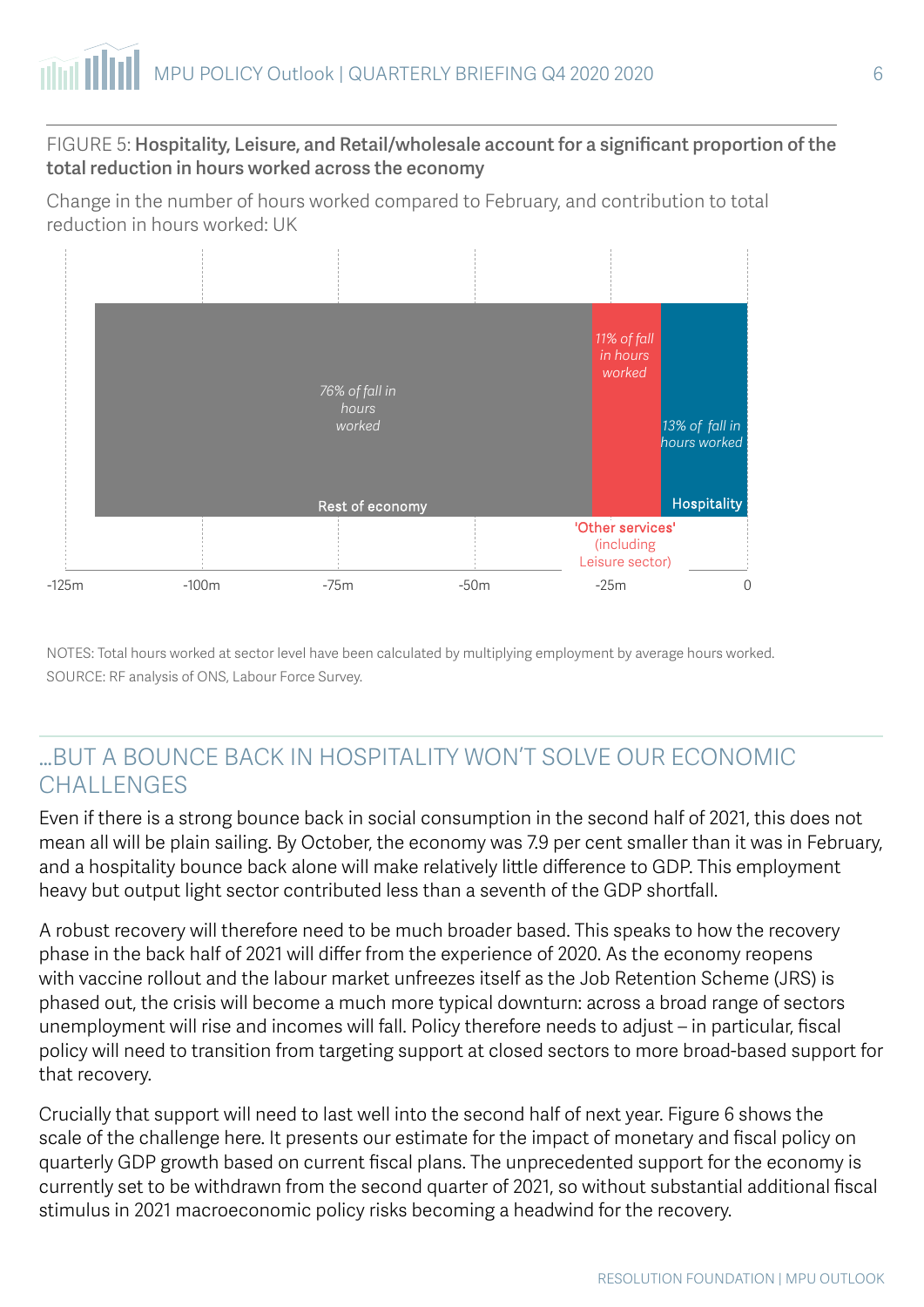#### FIGURE 6: Fiscal policy is on track to become a drag on growth in 2021

Estimated impact of macroeconomic policies on quarterly GDP growth, history and forecast: UK



NOTES: Monetary policy impact is calculated using estimates from P Bunn, A Pugh & C Yeates, 'The distributional impact of monetary policy easing in the UK between 2008 and 2014', Bank of England Working Papers no.720, Bank of England, March 2018. This covers the Bank of England stimulus during the financial crisis. Subsequent changes in Bank rate and quantitative easing purchases are incorporated using equivalent scaling factors between policy changes and GDP. The fiscal policy impact is calculated based on a UK version of the Hutchins Center Fiscal Impact Measure, adjusted for the OBR's estimate of fiscal multipliers. The values for 2020 and 2021 are based on assuming Bank rate is held at 0.1 per cent and the OBR's central scenario from the November Economic and Fiscal Outlook.

SOURCE: RF analysis of OBR, various; ONS; Bank of England.

Putting that right with longer lasting fiscal support is essential to securing a broader labour market recovery. While 2021 will see hospitality hiring again, a lot of labour market churn will be taking place elsewhere. The Job Retention Scheme has suppressed some of the normal, non-Covid-related job losses which will materialise next year. Despite being set for an annual fall in GDP of more than twice that seen during the depths of the financial crisis, fewer employees flowed off payrolls in 2020 than in 2019.

Moving back towards a measure of normality will in of itself also lead to job churn. Some spending seen in the exceptional pandemic circumstances will unwind, at least partially. Demand for delivery drivers and other roles related to online shopping surged in 2020 (as Figure 7 shows) as hospitality posts cratered. The former will now reduce as the latter recovers. Record demand for bikes, and perhaps even puppies, will unwind. Brexit will add further to this labour market churn as firms adjust to the new world they find themselves in.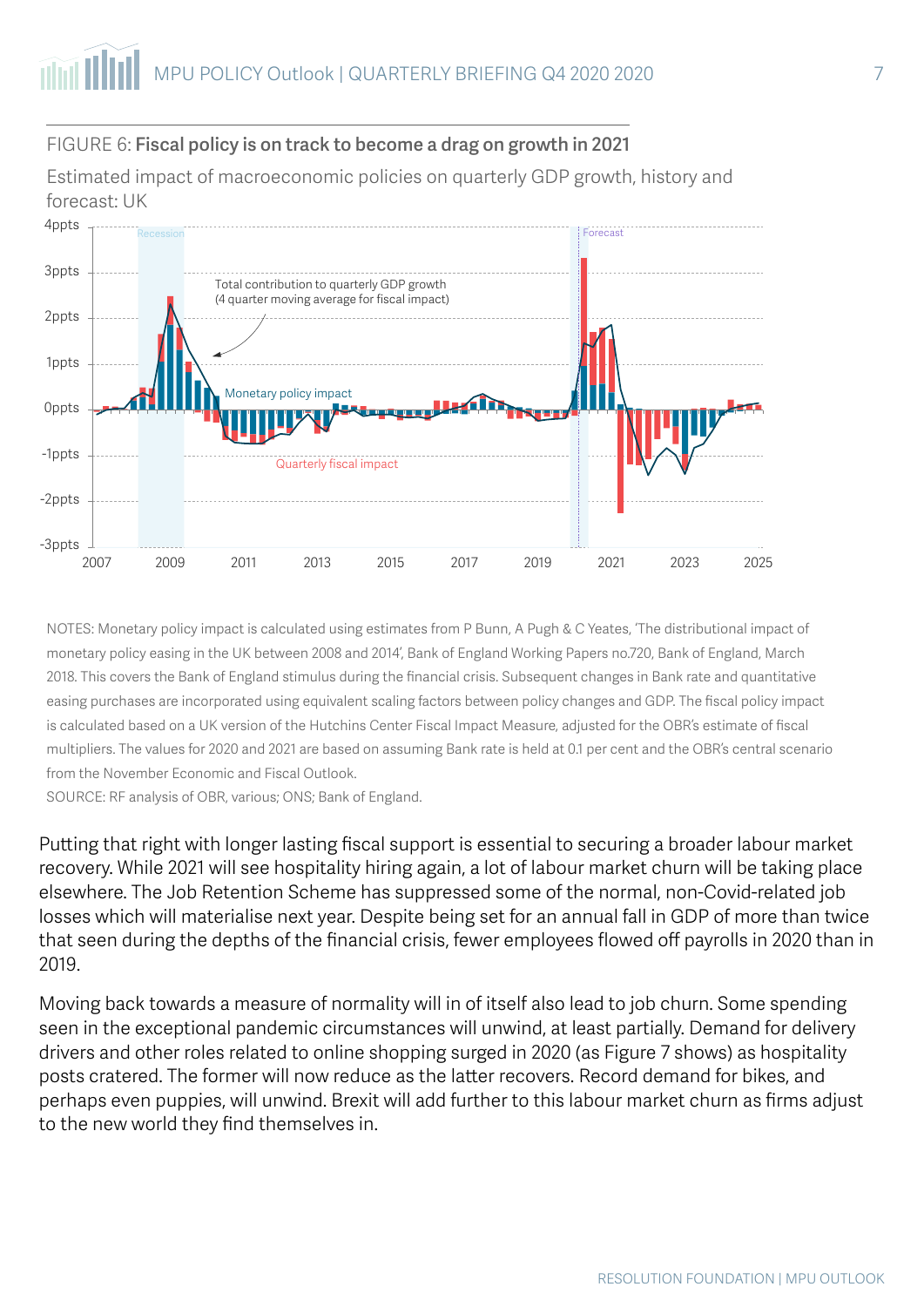#### FIGURE 7: Most sectors have posted significantly fewer job adverts during the crisis, but averts for jobs in transport, logistics and storage have risen sharply



Number of online job adverts, indexed to 2019 average: UK

NOTES: Job adverts are indexed to 2019 average. SOURCE: Adzuna, via ONS.

Higher unemployment will hit household incomes. With household living standards protected from the drops in GDP in 2020 by the unprecedented policy response, 2021 may actually be the low point for family finances during this crisis with incomes falling next year even as GDP grows. Figure 8 illustrates this with the OBR's forecast for household incomes showing a fall of £210 in 2021 compared to 2020 (taking the average across each year). This should provide yet another reminder of why it makes no sense for the government to go ahead with plans to reduce benefits by £20 a week for 6 million households in April.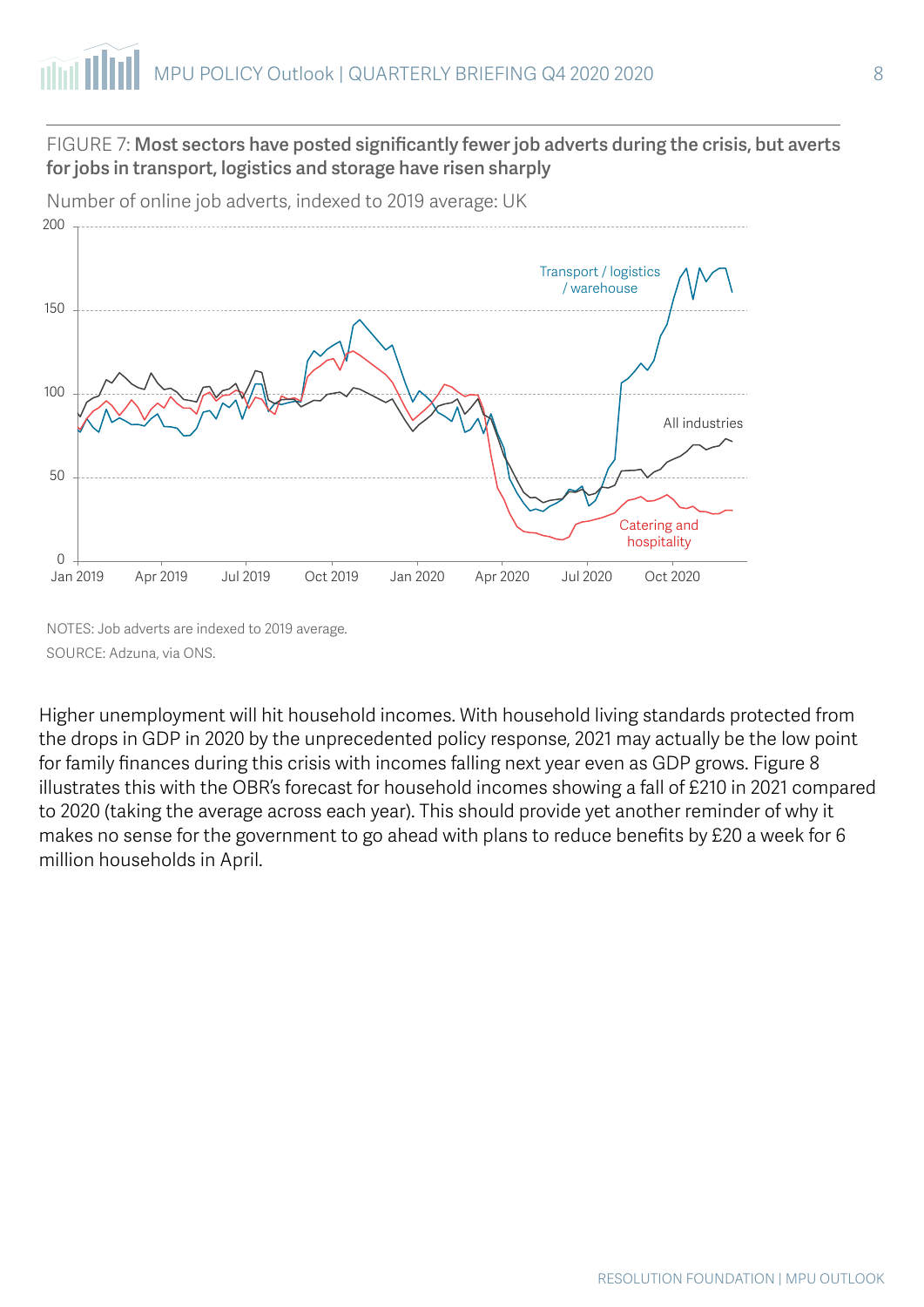#### FIGURE 8: Household incomes may fall, even as GDP recovers, in 2021

Outturn and OBR November forecast of the level of real GDP and Real Household Disposable Income per capita, index: 2019 Q4 = 100



SOURCE: RF analysis of OBR, Economic and Fiscal Outlook

## BETTER TIMES SHOULD BE AHEAD OF US, BUT THE ROAD IS A BUMPY ONE

Better times are ahead of us, thanks to vaccines and the human wish to put this pandemic behind us and get spending again. Some of the conditions are there for that human wish to turn into economic reality, not least huge savings built up by better off households. But 2021 is going to be a rough ride. The early months of the year will try the patience of a nation fatigued by the trauma that was 2020. And with unemployment rising and incomes possibly falling in 2021, it certainly won't be roaring for everyone. The difficult task facing policy makers will not end with the vaccine roll-out, not least in securing the recovery. And while everyone rightly wants to get back to normal, no-one should think we came through this crisis only to see the better off eating out while poorer families struggle with higher debts.